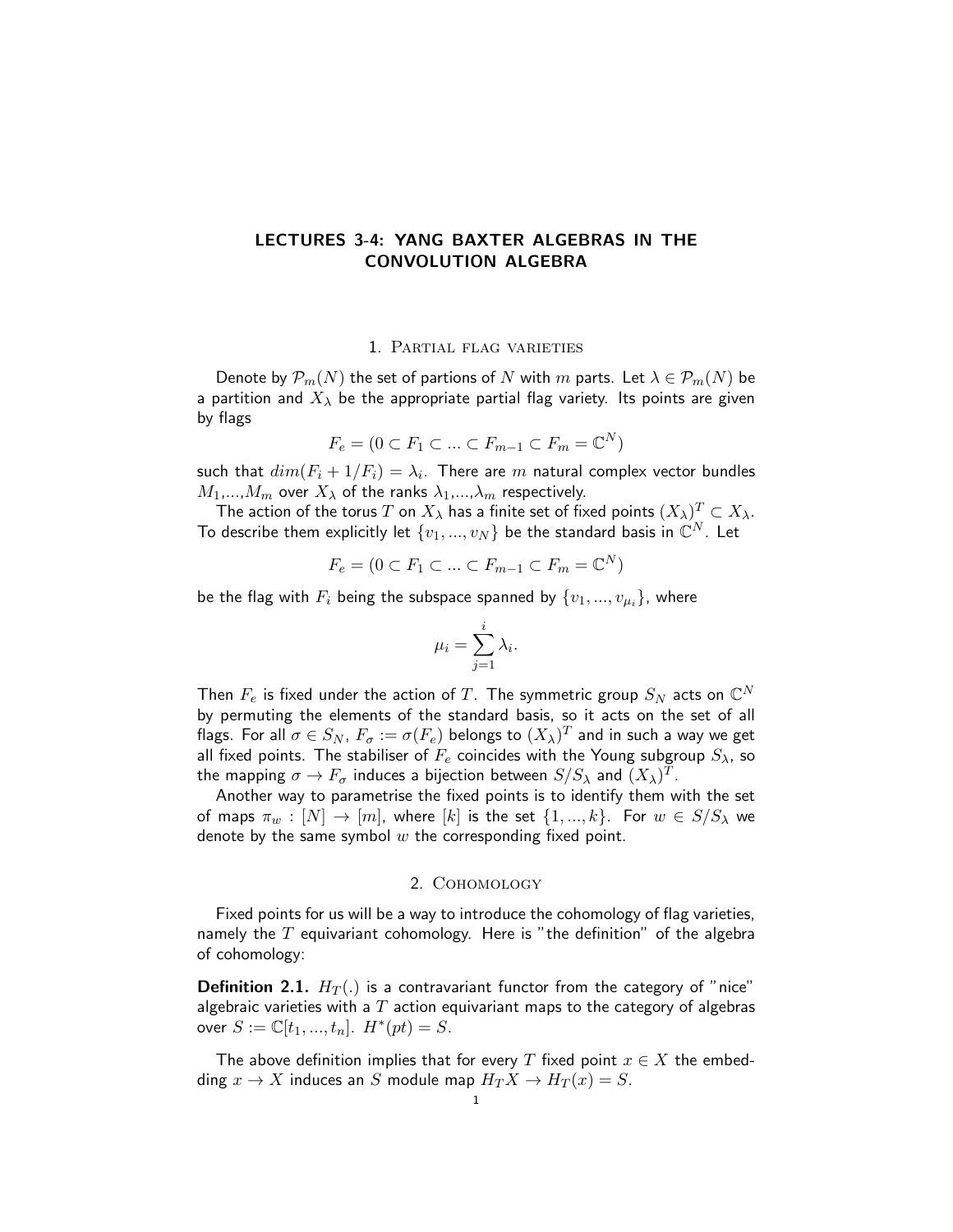**Example 2.2.** Suppose that  $\alpha \in \text{Func}(\Lambda(n, N), H^*_T(pt))$ . Call  $\alpha$  a class if it satisfies the following Goresky-Kottwitz-MacPherson (GKM) conditions: For each pair  $w, w' \in \Lambda(n, N)$  differing only in places i and j (or equivalently, with  $\mathbf{w}' = (i \leftrightarrow j)\mathbf{w}$ ), the difference  $\alpha(\mathbf{w}) - \alpha(\mathbf{w}')$  should be a multiple of  $t_i - t_j$ .

The tangent space  $T_w := T(X_\lambda)$  at w inherits the T-action; we will be interested in its Euler class,  $\mathcal{E}_w\in H^{2d_\lambda}_T(pt)$ , where  $d_\lambda$  is the complex dimension of  $X_{\lambda}$ . The explicit formula is as follows. Let  $\pi_w : [N] \to [m]$  be the map corresponding to  $w$ . Then

$$
\mathcal{E}_w = \prod_{i>j} \prod_{a \in \pi^1(i), b \in \pi^1(j)} (t_a - t_b)
$$

Let  $i_w$  denote the inclusion  $i_w : w \to X_\lambda$  of the fixed point. It is compatible with the T-action. Define the elements  $y_w \in H^{2d_\lambda}(X_\lambda)$  as  $(i_w)_*(1)$ . The explicit formula for them is as follows. For each  $i \in [m]$  let  $y_{ij}, \, j \in [\lambda_i],$  denote the Chern roots of  $M_i$  the formal symbols such that  $c_j(M_i) = \sigma_j(y_{i1},...,y_{i\lambda_i})$ , the jth elementary symmetric function.

Let  $\pi_w$  be as above. Then

$$
y_w = \prod_{i>j} \prod_{a=1}^{\lambda_i} \prod_{b \in \pi^1(j)} (y_{ia} - t_b)
$$

Here is the main property of these elements which characterises them:

$$
(i_w)^* y_{w'} = \mathcal{E}_w \delta_{w'}^w.
$$

The restriction map  $i_w^*$  acts as follows: if

$$
\pi_w^{-1}(i) = \{k_1,...,k_{\lambda_i}\}
$$

with  $k_1 < ... < k_{\lambda_i}$  then

$$
(i_w)^*(y_{ij}) = t_{k_j}
$$

.

The composition  $(i_w)^*(i_w)_*$  equals the multiplication by  $\mathcal{E}_w$ .

### 3. Subalgebras in the convolution algebra

Here we will be dealing with the partial flag varieties defined by the elements of  $\mathcal{P}_2(N)$  and  $\mathcal{P}_3(N)$ . These are the Grassmanians  $Gr(n;N)$  and the three step flag varieties  $Gr(n, n+1; N)$ .

Introduce the following space

$$
G(N) := \coprod_{n=0}^{N} Gr(n, N).
$$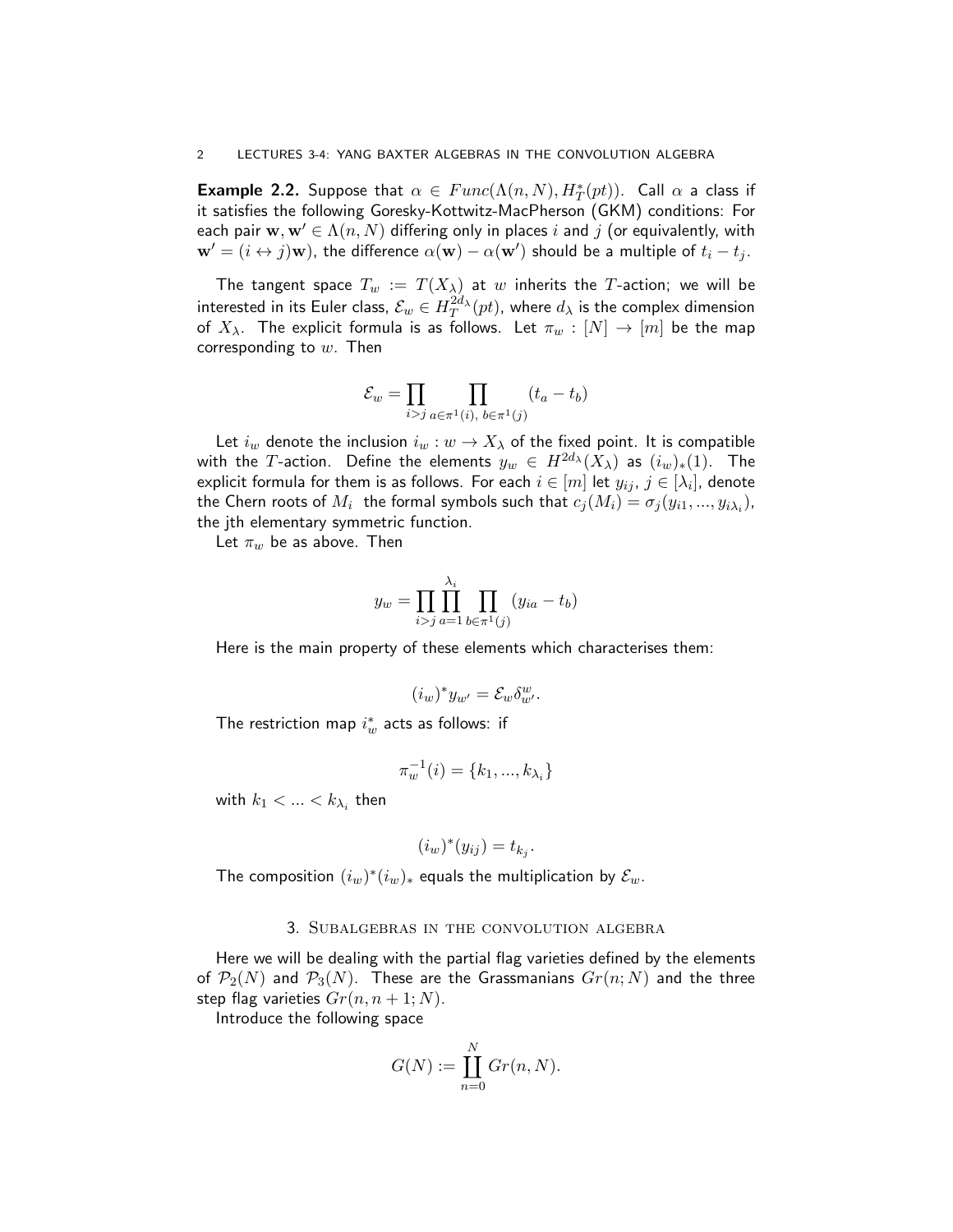It carries a natural action of the group  $Gl(n)$  and therefore of its maximal torus  $T$ . The diagram



defines the standard convolution operators in the  $H_{T}^{\ast}\,Gr(n,N)$ 

$$
b_n(z) = (\pi_2)_\star((\pi_1)^*(z), \ c_n(z) = (\pi_1)_\star((\pi_2)^*(z))
$$

and therefore of the space  $H^*_T\,G(N).$ 

Consider the operators on  $H^*_T G(N)$  defined by the multiplication with the Chern classes of the tautological vector bundles  $\mathcal{T}_n$  of rank n over  $Gr(n;N)$ and the quotient vector bundle  $\mathcal{Q}_n$  of rank k over  $Gr(n; N)$ ,  $0 \le n \le N - 1$ .

Introduce the following generating functions

$$
\mathcal{A}_n(x) = \sum_{i=0}^n (-1)^i c_i (\mathcal{Q}_k) x^{k-i}, \quad \mathcal{A}'_n(x) = \sum_{i=0}^k c_i (\mathcal{T}_k) x^{k-i}
$$

$$
\mathcal{B}_n(x) = \mathcal{A}_{n+1}(x) b_n, \quad \mathcal{B}'_n(x) = b_n \mathcal{A}'_n(x)
$$

$$
\mathcal{C}_n(x) = c_n \mathcal{A}_{n+1}(x), \quad \mathcal{C}'_n(x) = \mathcal{A}'_n(x) c_n
$$

$$
\mathcal{D}_n(x) = c_n \mathcal{A}_{n+1}(x) b_n, \quad \mathcal{D}'_n(x) = b_n \mathcal{A}'_n(x) c_n
$$

Consider the following subalgebras of our convolution algebra  $C$ :

- $YB_N$ : The subalgebra generated by the coefficients of the polynomials  $\mathcal{A}_n(x), \mathcal{B}_n(x), \mathcal{C}_n(x), \mathcal{D}_n(x), 0 \leq n \leq N-1.$
- $\bullet$   $YB_{N}'$ : The subalgebra generated by the coefficients of the polynomials  $\mathcal{A}'_n(x), \mathcal{B}'_n(x), \mathcal{C}'_n(x), \mathcal{D}'_n(x), 0 \le n \le N-1.$

We will work with the algebra  $Y{\bar B}_N$  from now. The algebra  $Y{\bar B}'$  can be treated similarly.

## 4. Yang Baxter algebras again

**Theorem 4.1.**  $YB_N$  is Yang Baxter algebras defined above with the R matrices and the operators  $L(x, t)$  from Lectures 1-2.

*Proof.* We will prove the statement for the algebra  $YB$  by checking all the relations between the generators listed below

$$
A(x)B(y) = A(y)B(x), C(x)A(y) = C(y)A(x),
$$
  
\n
$$
B(x)A(y) - B(y)A(x) = (y - x)A(x)B(y)
$$
  
\n
$$
A(x)C(y) - A(y)C(x) = (x - y)C(y)A(x)
$$
  
\n
$$
(x - y)C(x)B(y) = A(x)D(y) - A(y)D(x)
$$
  
\n
$$
B(x)C(y) - B(y)C(x) = (x - y)(D(x)A(y) - A(y)D(x))
$$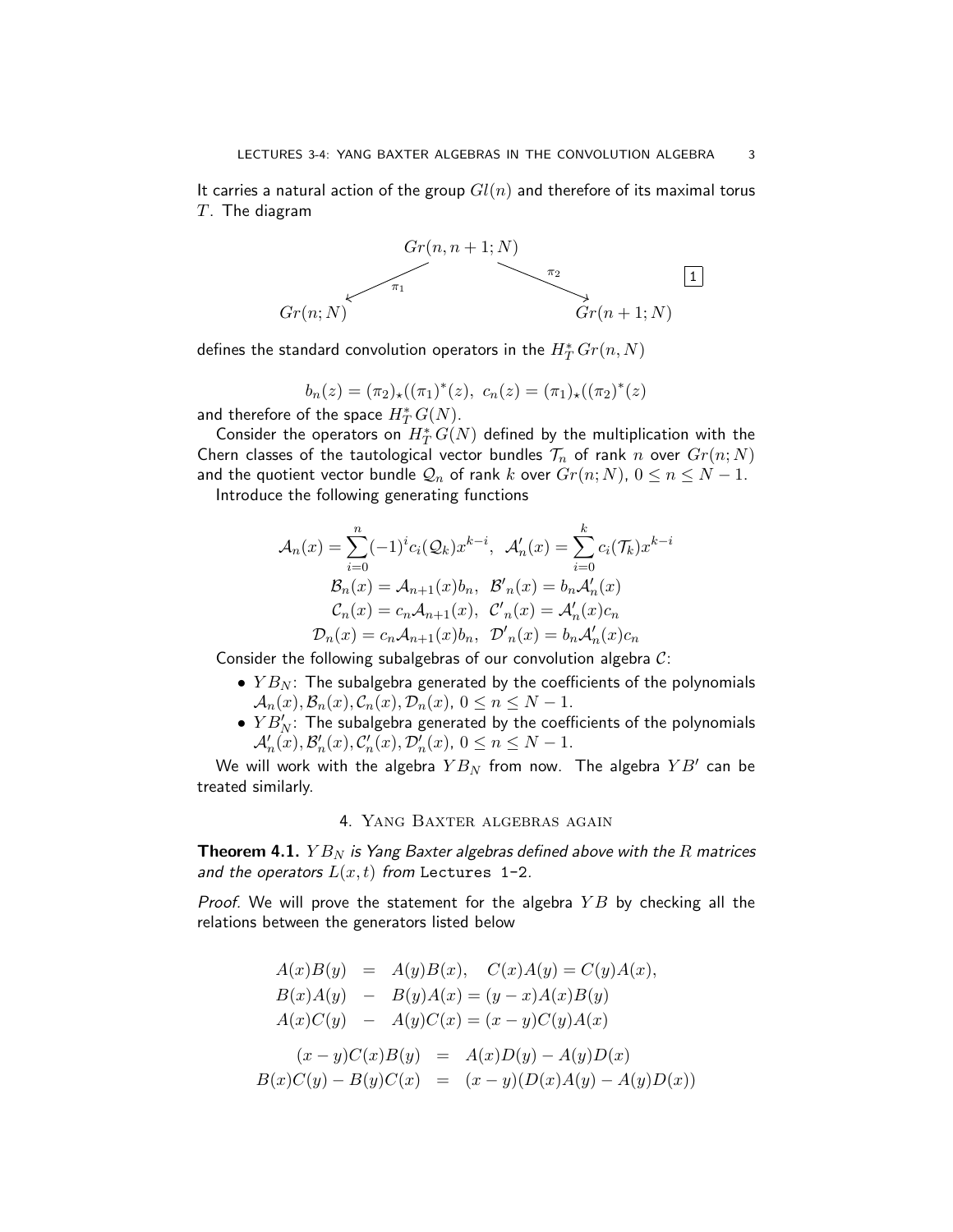#### 4 LECTURES 3-4: YANG BAXTER ALGEBRAS IN THE CONVOLUTION ALGEBRA

$$
D(x)B(y) = D(y)B(x), C(x)D(y) = C(y)D(x)
$$
  
\n
$$
B(x)D(y) = (x - y)D(x)B(y) + B(y)D(x)
$$
  
\n
$$
D(x)C(y) = (y - x)C(y)D(x) + D(y)C(x),
$$

in the fixed point basis of  $H^*_T G(N).$  This will be a standard fixed point calculation which goes back to the work of Atyih and Bott. We will use the following convinient form of their result from [?]. Let M and N be compact oriented manifolds on which T acts, and  $f : M \to N$  be a T-equivariant map, then we have a commutative diagram:

**Theorem 4.2.** [?]. For  $a \in H_T(M)$ ,

$$
(f)_{\star}a = (i_N^{\star})^{-1} f_{\star}^T \left( \frac{(f^T)^{\star} e_N}{e_M} i_N^{\star} a \right) \boxed{\text{lian}}
$$

where the push-forward and restriction maps are in localized equivariant cohomology and  $e_N$  and  $e_M$  are the equivariant Euler class of the normal bundle of  $N_T$  and  $M_T$ .

A fixed point of the T action in  $Gr(n; N)$  is represented, as exlained above, by a splitting of the set  $[N]$  into two subsets,  $\mathbf{w} \subset [N]$  of cardinality n and its complement  $C(\mathbf{w}) := [N] \setminus \mathbf{w}$  of cardinality  $k = N - n$ . We denote such a fixed point by the symbol w.

A fixed point of the T action in  $Gr(n, n+1; N)$  is represented by a splitting of  $[N]$  into three subsets of cardinalities n, 1,  $N - n - 1$ . Such a fixed point maps to w above under  $\pi_1$  if in the splitting the first subset of cardinality n is exactly w. If the subset of cardinality one is  $\{l\}$ ,  $l \in C(\mathbf{w})$  we will denote such a point by  $w_l$ .

A fixed point of the T action in  $Gr(n+1; N)$  to which  $w_l$  maps is represented by a splitting of  $[N]$  into two subsets: w  $\cup$  l of cardinality  $n+1$  and its complement in  $[N]$ .

We have identified earlier the local Euler classes at such fixed points:

$$
e_{\mathbf{w} \cup l} = \prod_{j \in C(\mathbf{w} \cup l)} \prod_{i \in (\mathbf{w} \cup l)} (t_j - t_i)
$$

$$
e_{\mathbf{w}_l} = \prod_{j \in C(\mathbf{w} \cup l)} \prod_{i \in \mathbf{w} \cup l} (t_l - t_b)(t_j - t_i)(t_j - t_l)
$$

Therefore the ratio of these Euler classes which goes into the formula in ?? for the operator  $(p_2)_*$  is

$$
\frac{e_{\mathbf{w} \cup l}}{e_{\mathbf{w}_l}} = \frac{1}{\prod_{j \in \mathbf{w}} (t_l - t_j)}
$$

Similarly the local denominator for the operator  $(p_1)_*$  is

$$
\frac{e_{\mathbf{w}}}{e_{\mathbf{w}_l}} = \frac{1}{\prod_{j \in C(\mathbf{w} \cup l)}(t_j - t_l)}
$$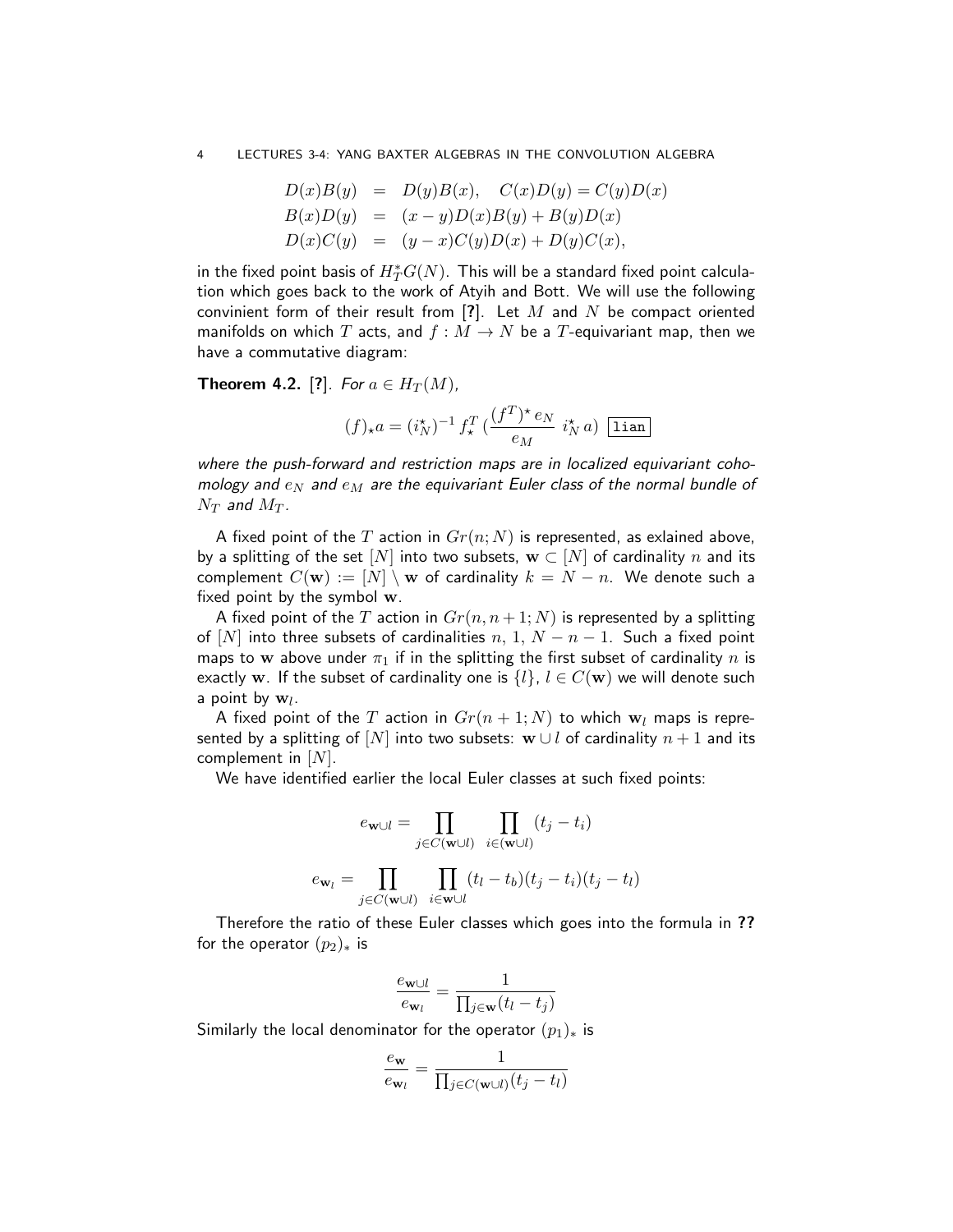Recall that the restriction of the Chern class  $c_i(Q_n)$  to the fixed point w is equal to  $i$ th elementary symmetric function  $\sigma_i$  in  $k$  variables calculated at  $t_m$ ,  $m \in C(\mathbf{w})$ , because  $t_m$  is the restriction of the Chern root  $y_m$  of  $Q_n$  to w as explained above. Likewise the restriction of the Chern class  $c_i(T_n)$  to the fixed point  ${\bf w}$  is equal to  $i$ th elementary symmetric function  $\sigma_i$  in  $n$  variables calculated at  $t_m$ ,  $m \in \mathbf{w}$ , because  $t_m$  is the restriction of the Chern root  $y_m$  of  $T_n$  to w.

Now it is a routine exercise to calculate the matrices of the generators of the algebra  $YB_N$  in the fixed point basis.

In this basis the operators  $A(x)$  and  $A'(x)$  are represented by diagonal matrices with the eigenvalue

$$
A(x)(\mathbf{w}) = \prod_{j \in C(\mathbf{w})} (x - t_j)
$$

$$
A'(\mathbf{w}) = \prod_{j \in \mathbf{w}} (x - t_j)
$$

The matrix of the operator  $B(x)$  can be calculated as follows: if  $\mathbf{w} \subset [N]$ , defines a T fixed point in  $Gr(n; N)$ , then

$$
(\pi_1)^{-1}\mathbf{w} = \sum_{l \in C(\mathbf{w})} \mathbf{w}_l
$$

Therefore combining it with the above calculation of  $(\pi_2)_\star \mathbf{w}_l$  we obtain that in the basis of the fixed points the map  $(\pi_2)_\star(\pi_1)^\star$  is given by the matrix with the matrix entry  $(\mathbf{w}, \mathbf{w} \setminus l)$  equal to

$$
\frac{1}{\prod_{j\in\mathbf{w}}(t_l-t_j)}
$$

Putting it together

$$
B(x)(\mathbf{w}) = (\pi_2)_*(\sum_i c_i(Q)x^{k-i}(\pi_1)^*) (\mathbf{w}) = \sum_{l \in C(\mathbf{w})} \frac{\prod_{i \in C(\mathbf{w} \cup l)} (x - t_i)}{\prod_{j \in \mathbf{w}} (t_l - t_j)} \mathbf{w}^l
$$

The matrices of the operators  $C(x)$  and  $D(x)$  can be obtained easily in the similar way.

We are ready to prove the statement of the theorem.

We split the relations into the three groups for a reason. The fixed point calculation for the equations in each group is similar.

In the first group each identity contains the composition of a diagonal matrix A and either B or C operator. Consider the identities with A and B operators only. These compositions send a fixed point  $w$  to the union of fixed points of the form  $\mathbf{w} \cup l$ ,  $l \in C(\mathbf{w})$ . It is easy to see that the denominators of the corresponding matrix entries on the both sides are equal, so it is enough to calculate the numerators of a matrix coefficients  $(\mathbf{w}, \mathbf{w} \cup l)$  in the both sides and show that they are equal. For the first identity

$$
A(x)B(y) = A(y)B(x)
$$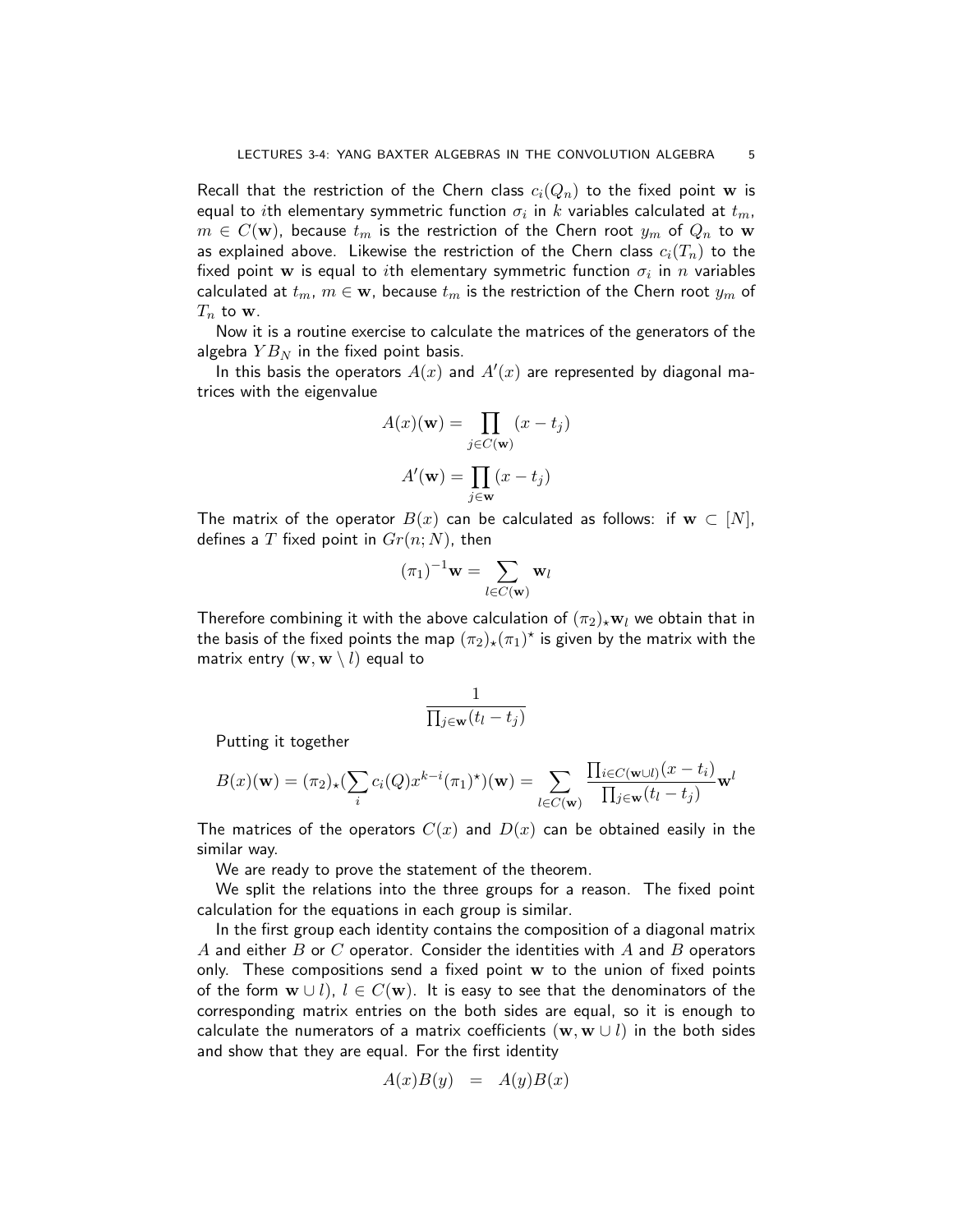we obtain

$$
\prod_{i \in C(\mathbf{w} \cup l)} (x - t_i)(y - t_i) \text{ and } \prod_{i \in C(\mathbf{w} \cup l)} (y - t_i)(x - t_i),
$$

hence the identity is proved.

Calculating the numerators of a matrix coefficients  $(\mathbf{w}, \mathbf{w} \cup l)$  in the both sides of

$$
B(x)A(y) - B(y)A(x) = (y - x)A(x)B(y)
$$

we obtain:

$$
\prod_{j \in C(\mathbf{w})} \prod_{i \in C(\mathbf{w} \cup l)} (y - t_j)(x - t_i) - \prod_{j \in C(\mathbf{w})} \prod_{i \in C(\mathbf{w} \cup l)} (x - t_j)(y - t_i) =
$$
  

$$
(y - x) \prod_{i \in C(\mathbf{w}) \cup l} (y - t_i)(x - t_i)
$$

In the second group of relations involve the compositions of  $B$ ,  $C$  and  $A$ , D. Such composition sends a fixed point w to  $(\mathbf{w}, \mathbf{w} \cup \{l \setminus d), l \in C(\mathbf{w})$ . The denominares of same matrix coefficients on both sides are equal again, so we need to compare the numerators only. Consider the matrix coefficient  $(\mathbf{w}, \mathbf{w} \cup l \setminus d)$  in

$$
(x-y)C(x)B(y) = A(x)D(y) - A(y)D(x)
$$

Calculating the numerators of that matrix coefficients we obtain

$$
(x - y) \prod_{i \in C(\mathbf{w} \cup l)} (x - t_i)(y - t_i) =
$$
  

$$
\prod_{j \in C(\mathbf{w} \cup l \setminus d)} \prod_{i \in C(\mathbf{w} \cup l)} (x - t_j)(y - t_i) - \prod_{j \in C(\mathbf{w} \cup l \setminus d)} \prod_{i \in C(\mathbf{w} \cup l)} (y - t_j)(x - t_i)
$$

The lefthand side of

$$
B(x)C(y) - B(y)C(x) = (x - y)(D(x)A(y) - A(y)D(x))
$$

at the fixed point  $(w \cup l, w \cup d)$  has the numerator

$$
\prod_{j \in C(\mathbf{w} \cup d)} \prod_{i \in C(\mathbf{w} \cup l)} (x - t_j)(y - t_i) - \prod_{j \in C(\mathbf{w} \cup d)} \prod_{i \in C(\mathbf{w} \cup l)} (y - t_j)(x - t_i) =
$$
\n
$$
((x - t_l)(y - t_d) - (y - t_l)(x - t_d)) \prod_{j \in C(\mathbf{w} \cup l) \setminus d} (x - t_j)(y - t_j) =
$$
\n
$$
(x - y)(t_l - t_d) \prod_{j \in C(\mathbf{w} \cup l) \setminus d} (x - t_j)(y - t_j)
$$

The righthand side is equal to

$$
\prod_{j \in C(\mathbf{w} \cup l \setminus d)} \prod_{i \in C(\mathbf{w} \cup l)} (x - t_j)(y - t_i) - \prod_{j \in C(\mathbf{w} \cup l \setminus d)} \prod_{i \in C(\mathbf{w} \cup l \setminus d)} (y - t_i)(x - t_j) =
$$
\n
$$
(t_l - t_d) \prod_{j \in C(\mathbf{w} \cup l \setminus d)} (x - t_j)(y - t_j)
$$